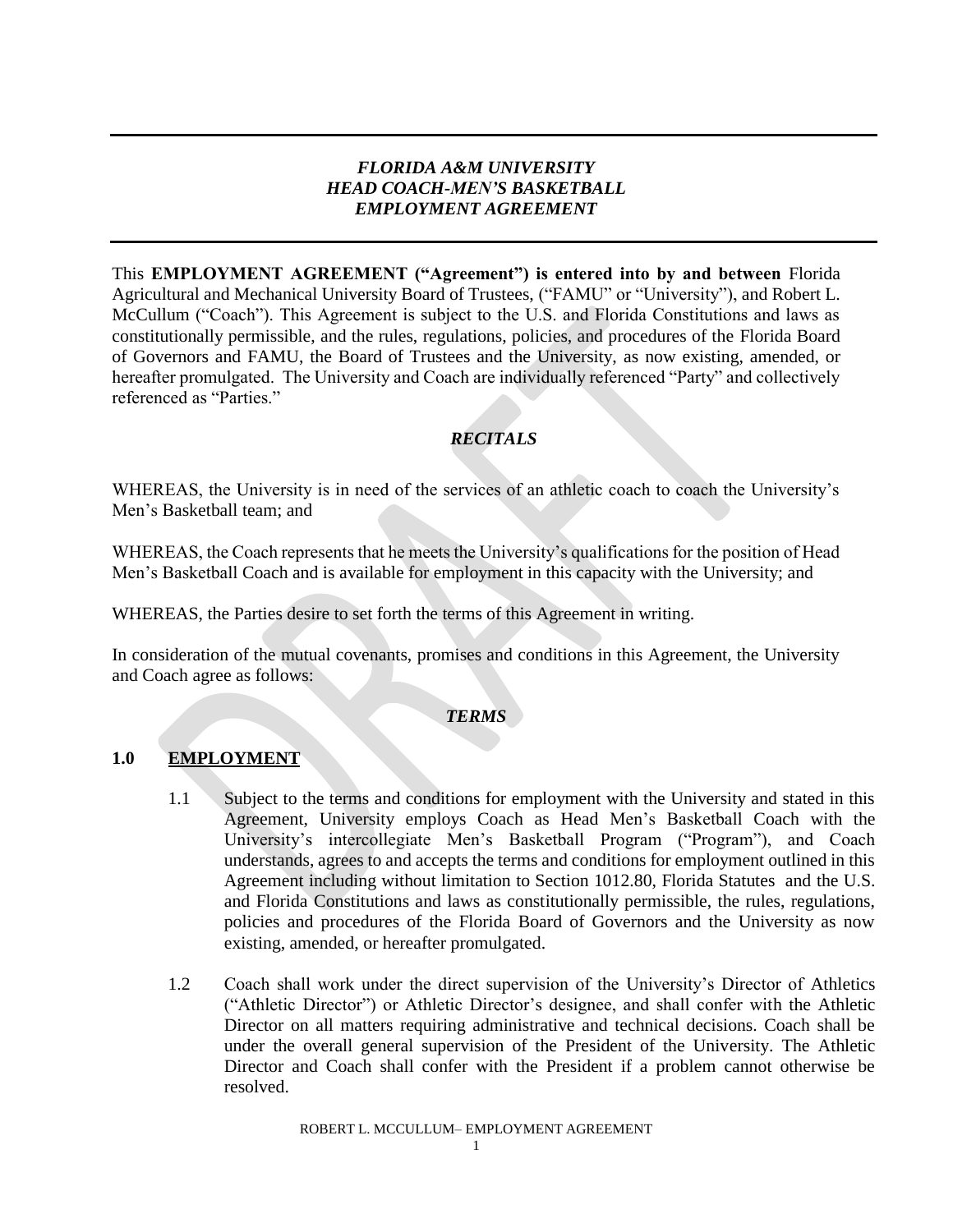1.3 Coach shall lead, manage and supervise the Program, and perform such other duties consistent with the Program that may be assigned.

## **2.0 TERM**

- 2.1 The appointment shall commence on June 1, 2017, and end on June 1, 2020, and is subject to the U.S. and Florida Constitutions and laws as constitutionally permissible, the rules, regulations, policies and procedures of the Florida Board of Governors and the University as now existing, amended or hereafter promulgated, and the conditions stated herein, including without limitation section 5.0. This appointment and any renewal or extension is also subject to the approval of the FAMU Board of Trustees.
- 2.2 This Agreement may be renewed beyond the period provided in paragraph 2.1 solely upon an offer from the University and acceptance by Coach, both of which must be in writing and signed by both Parties. This employment in no way grants Coach a claim to property interests or tenure in employment, or any years of employment attributable to tenure within the University.

## **3.0 COMPENSATION AND OTHER EMPLOYMENT INCENTIVES**

- 3.1 In consideration for services and satisfactory performance of the conditions of this Agreement by Coach, University promises to provide Coach an annual salary of \$150,000, effective June \_\_\_, 2017. The University's performance and obligation to pay under the Agreement is contingent upon the availability of funding and funds budgeted and approved annually by the FAMU Board of Trustees for its purposes. It is agreed that the compensation so paid shall be subject to the same payroll deductions and withholdings that apply to the University's Administrative and Professional (A&P) employees and as required by applicable state and federal laws and University rules, regulations, policies and procedures.
- 3.2 *Standard University Fringe Benefits*. Coach shall be entitled to standard University benefits provided to other regular, full-time employees of the University in A&P classification, including, but not limited to, group insurance, vacation with pay, retirement programs, etc., and shall be eligible to participate in voluntary payroll deduction programs on the same basis and with the same employer contributions that apply to the University's A&P Services employees and as required by applicable state and federal laws and University rules, regulations, policies and procedures.
- 3.3 *Merit or Cost of Living Increases*. During the term of this Agreement, Coach shall be eligible for merit and/or cost of living increases as the University may provide to A&P employees of the University. Such merit increases shall be based on Coach's job duties and responsibilities, as distinguished from his win-loss record, and based upon the same process used for other A&P employees and shall take into account prior evaluations and the expectations and goals as established with the Athletic Director.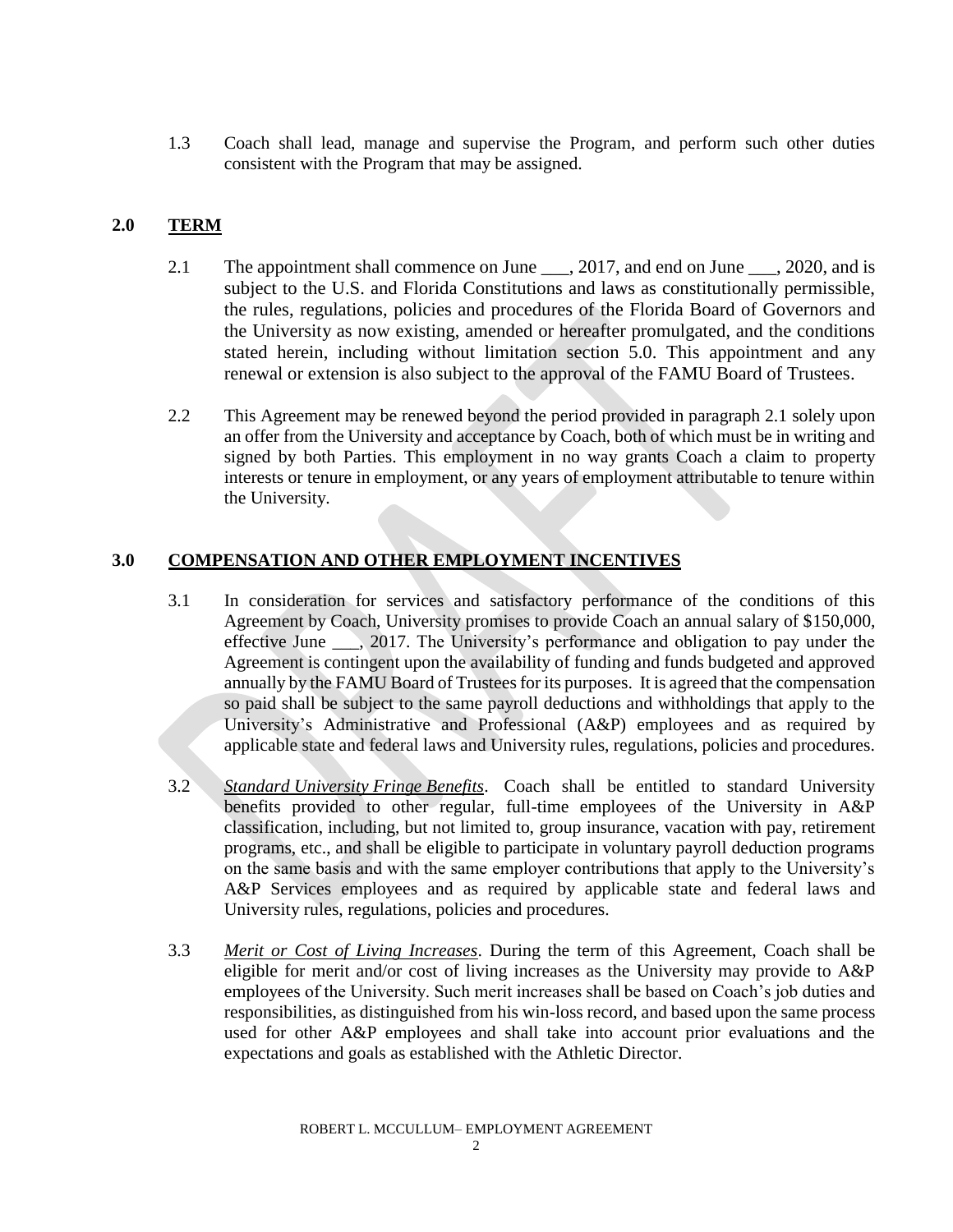3.4 *Incentive Compensation (if earned)*. Subject to the availability of funds, the Coach may receive the following performance incentives for the Program's improvement and exemplary performance (athletic and academic) and no others. Performance incentives will be awarded annually, if earned. The cumulative amount of annual incentives earned may not exceed one (1) month salary of Coach. Any incentive compensation will be paid from Athletics, the Rattler Boosters. Inc., or from funds designated for athletics administration in FAMU Foundation, Inc., and shall be subject to the availability of funds. Said incentives shall accrue after attainment of the goal or official announcement of the honor and will be payable only if the Coach remains employed by the University as Head Men's Basketball Coach on March  $31<sup>st</sup>$  following the event(s) and actively coaches the team as of the date of any of the achievements or honors. Specifically, Basketball Head Coach Performance Bonuses are as follows:

3.4.1 Academic Performance Incentives – Commencing July 1, 2017, and for each academic year thereafter that Basketball team players achieve: (i) a graduation rate that equals or exceeds 85% based on the NCAA Graduation Success Rate (GSR) or a succeeding model, and (ii) the team's Academic Progress Rate (APR) as calculated by the NCAA is above the NCAA defined cut score,

the University shall pay the Coach Five Thousand Dollars (\$5,000).

3.4.2 Athletic Performance Incentives – Athletic Conference and NCAA. The University shall pay no more than one (1) month's base salary for any one or combination of the following:

(i) Athletic Conference Championship (as the Athletic Conference defines the Conference Champion);

(ii) Tournament Championship;

(iii) Athletic Conference – Men's Coach of the Year; or

(iv) Athletic Performance Incentives – NCAA National Men's Coach of the

Year by the American Basketball Coaches Association.

3.5 *Other Miscellaneous Compensation and Benefits*. In addition to the annual and incentivized compensation and benefits as provided above, Coach shall be provided with the following miscellaneous compensation and benefits associated with his position as Head Men's Basketball Coach of the University's Program.

3.5.1 Coach shall have eight (8) complimentary tickets provided to him by the University, at no charge, for all University sporting events.

3.5.2 Coach, subject to state law, NCAA, and University rules, regulations, policies and procedures, may conduct and run summer youth basketball camps beginning in the summer of 2017. Coach shall have the opportunity to use University facilities to conduct these camps subject to and in accordance with University regulations, policies, and procedures applicable to facility use and summer camps. The University does not guarantee or provide any supplemental compensation for the operation of on-campus summer camps.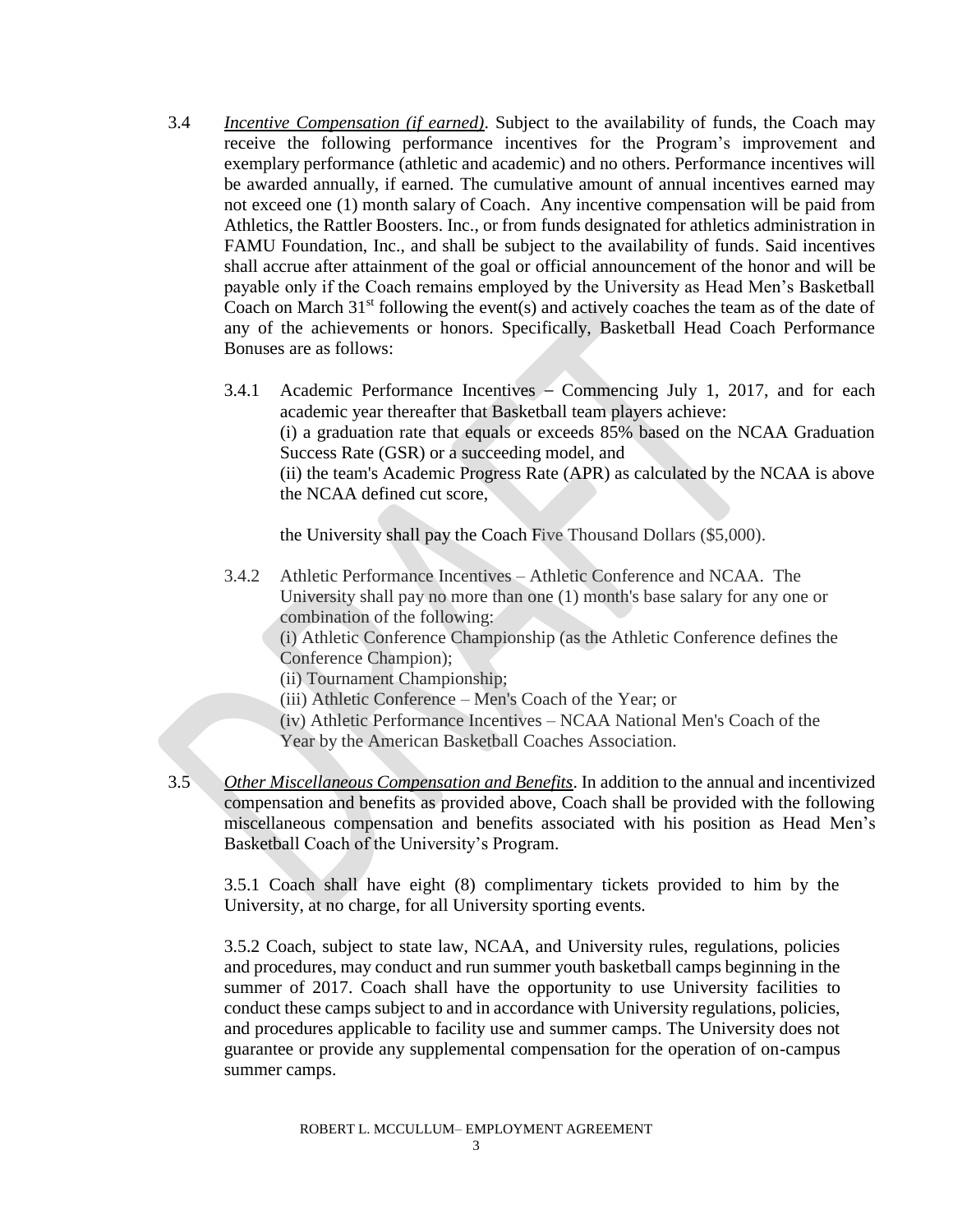3.5.3 Subject to availability and compliance with appropriate statutes, rules, regulations, policies and procedures, the Coach will be provided a courtesy car.

- 3.6 *Outside Income*. While Coach is employed as Head Men's Basketball Coach at the University, he shall have the opportunity to pursue and engage in outside commercial endorsement activities and personal appearances that Coach secures on his own initiative including, but not limited to, radio shows, television appearances, personal appearances representing the University Program, apparel and footwear. These outside activities and appearances shall not conflict with any duties or activities referenced in this Agreement, University contracts, rules, regulations, policies, and procedures, the NCAA, or the Mid-Eastern Athletic Conference ("MEAC"). Further, Coach shall obtain prior written consent from the Athletic Director before pursuing any outside activity.
	- 3.6.1 Coach shall maximize radio and television coverage favorable to the University, but shall receive remuneration for such appearances, for any endorsements, or public presentations only upon securing prior written consent as noted in Section 6.0 hereof. Coach shall promote the Program in a positive manner and also create goodwill with the outside sponsors of these appearances. The Parties agree that the University shall own all rights in and to the master game tapes and highlight tapes produced in connection with these appearances.
	- 3.6.2 Coach shall be entitled to deliver, make and grant speeches, appearances, and media interviews as well as write and release books, magazines and newspaper articles or columns, and to retain any and all income derived therefrom as noted in Section 6.0. However, any and all speeches given pursuant to this sub-section must be given by Coach in his individual capacity, and not in his official capacity as a University employee. It is also expressly understood and agreed that this sub-section does not pertain to any speech or appearance at a University-sponsored function. Any and all activities performed hereunder shall be subject to and carried out in accordance with Florida Board of Governors and FAMU intellectual property regulations, policies and procedures.
- 3.7 Game Guarantees. Men's Basketball game guarantee amounts received by Florida A&M University Athletics in excess of \$750,000 may be used by the Head Coach towards basketball operations for the fiscal year during which the guarantees are to be received. The Coach must specify intended use in writing for approval to the Athletic Director, or designee, of the aforementioned funds in excess of \$750,000 prior to May 1, before the start of each applicable fiscal year. Funds may not be used until written approval is received by the Director of Athletics or designee.

## **4.0 COACH'S DUTIES**

4.1 In consideration of Coach's annual compensation and other benefits, Coach promises and agrees to be held directly accountable for the Program's budget, scheduling, recruiting, training and other duties as follows, and Coach shall: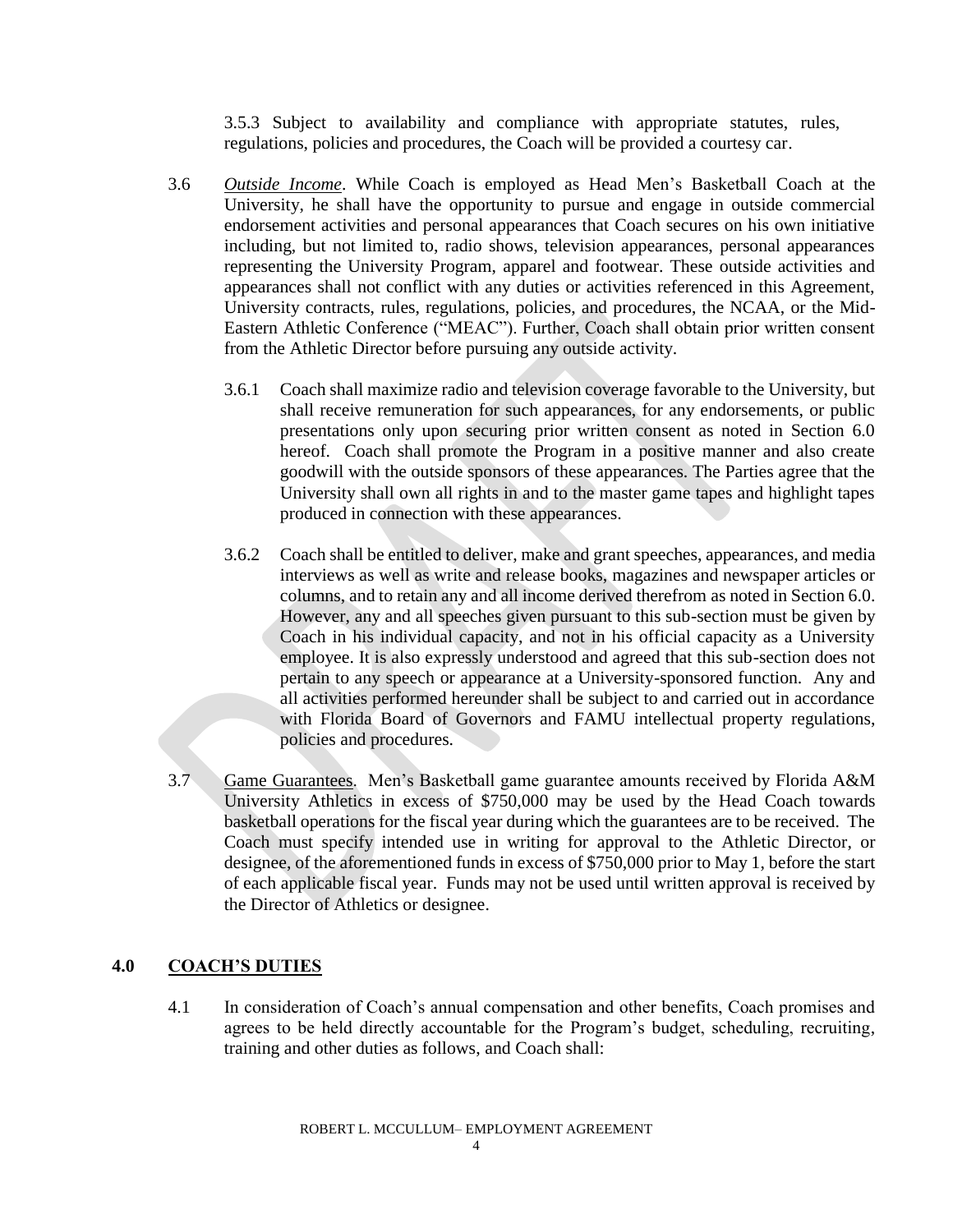- 4.1.1 Faithfully and conscientiously devote his best efforts to perform the coaching duties stated herein, and assigned by the Athletic Director and President;
- 4.1.2 Devote his full-time attention and energy to the duties of Head Men's Basketball Coach as required herein to the administration, management and promotion of the University's Program, and in such a manner as to reflect positively on the image and reputation of the University and which is consistent with University rules, regulations, policies and procedures; NCAA by-laws, rules, regulations and interpretations; and, MEAC by-laws, rules, regulations and interpretations;
- 4.1.3 Coach shall not engage in any activity directly or indirectly that would prevent Coach from devoting full-time to performance of the duties under this Agreement or that would embarrass the University or detract in any manner from the duties outlined herein, including, but not limited to, criminal arrests, prosecutions, convictions and/or guilty or nolo contendere pleas to first degree misdemeanors or felonies;
- 4.1.4 Know, recognize, and comply with and monitor compliance by student-athletes and assistant coaches with the laws, rules, regulations, policies and procedures governing the University and its employees, the constitution, by-laws, rules, and regulations of the NCAA and the MEAC, or any other conference or organization the University becomes a member of during the term of this Agreement, as now constituted or as they may be amended during the term hereof. Coach shall immediately notify the President, Vice President and Vice President of Audit and Compliance if Coach has reason to believe that a violation(s) has occurred or will occur and shall fully cooperate in any investigation of possible NCAA or MEAC violations conducted or authorized by the University, NCAA or MEAC;
- 4.1.5 Promote, supervise, and ensure that the assistant coaches and any other employees, for whom Coach is directly or indirectly administratively responsible, comply with the aforesaid laws, rules, regulations, policies and procedures, in accordance with NCAA Bylaw 11.1.2.1, as now or hereafter amended;
- 4.1.6 Administer, manage and lead the Program in such a manner as to allow it to effectively compete in the NCAA and MEAC;
- 4.1.7 Develop programs and procedures, in conjunction with the Office of Academic Services, with respect to the education, evaluation, recruitment, training, and coaching of student-athletes to compete successfully in academics and athletics while ensuring the welfare of student-athletes;
- 4.1.8 Cooperate with the University administration in monitoring the academic progress of student-athlete basketball players to facilitate pursuit of a baccalaureate degree. This includes, but is not limited to, ensuring that all academic standards, requirements and policies of the University, NCAA and MEAC are effectively adhered to at all times by Coach and members of the coaching staff regarding the recruiting and eligibility requirements of prospective and current student-athletes for the Program; also, promote an environment in which admissions, financial aid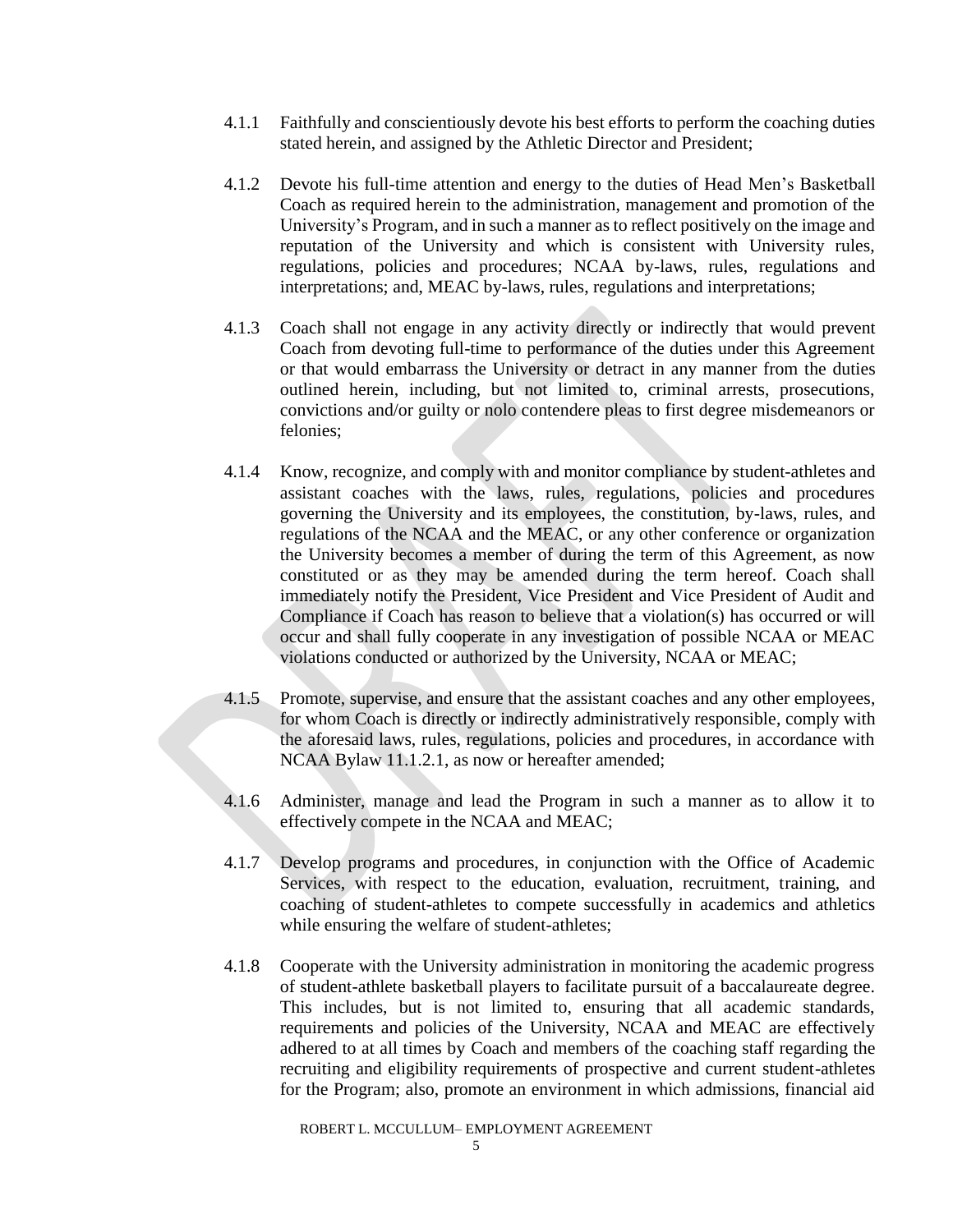and academic services for student-athletes and recruiting can be conducted consistent with the University's mission. The University's academic standards, requirements and policies shall be observed by the Coach and members of his staff, including assistant coaches, at all times and shall not be compromised or violated at any time;

- 4.1.9 Encourage student-athletes to perform to their highest academic potential, which shall be evaluated by APR, obtain the highest grade possible, graduate timely, and work in cooperation with and in support of the University's faculty, academic advisors and administrative officials to ensure that all student-athletes' academic requirements are met;
- 4.1.10 Ensure that all student-athletes recruited for the University's Program receive the utmost guidance from both Coach and his coaching staff regarding the importance of academic performance. This includes, but is not limited to, proper academic counseling by the University, which allows every opportunity for all studentathletes to meet the degree requirements necessary to graduate from the University;
- 4.1.11 Recruit, coach and train student-athletes who have good moral character, talent, and are academically able to compete at the collegiate level while demonstrating concern for their well-being. This includes ensuring that student-athletes are conducting themselves in an appropriate manner that will reflect positively on the University and the Program, both on and off the basketball court;
- 4.1.12 Discipline student-athletes for violations of Program rules, regulations, policies and/or procedures, or conduct detrimental to the Program; however, conduct of student-athletes in violation of the Student Code of Conduct (FAMU Regulation 2.012) shall be subject to discipline by the University;
- 4.1.13 Maintain and cultivate effective relations with the NCAA, MEAC, University alumni, media, public, students, faculty, staff and friends of the University with respect to the Program;
- 4.1.14 Keep public statements complimentary to the Program and the University;
- 4.1.15 Perform all other duties customarily performed by Head Men's Basketball Coaches serving other NCAA and MEAC member institutions;
- 4.1.16 Schedule yearly intercollegiate games subject to the final approval of the Athletic Director;
- 4.1.17 Provide evaluations of the Program and assistant basketball coaches to the Athletic Director within forty-five (45) days after the last game of each season; and
- 4.1.18 Perform all other duties as assigned by the Athletic Director or the President.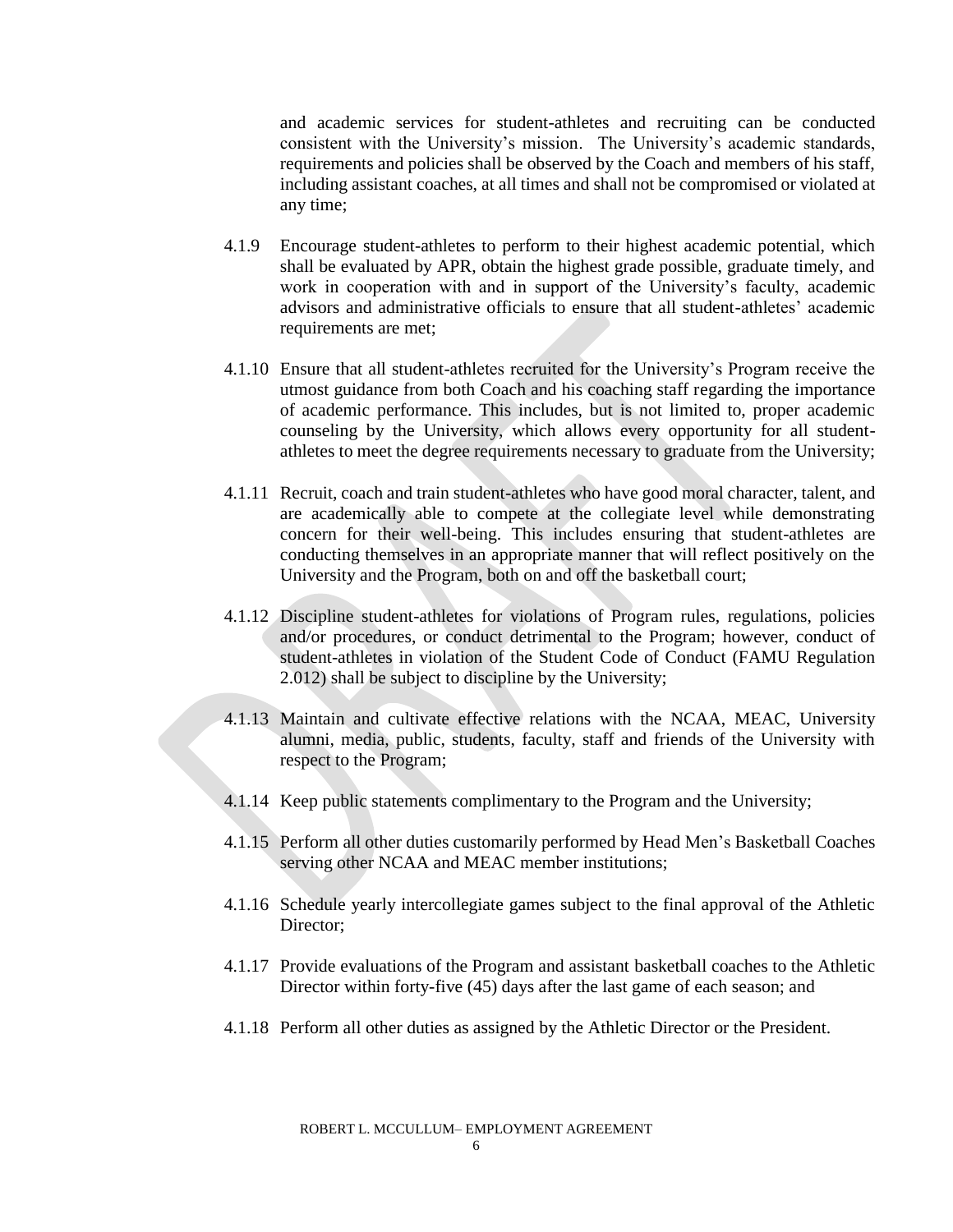## **5.0 TERMINATION**

- 5.1 Any non-reappointment, separation, or termination of this Agreement by FAMU prior to the TERM set forth in section 2.1 and any extension/renewal set forth in 2.2 may occur in accordance with FAMU Board Regulations, including without limitation FAMU Board Regulations 10.105 and 10.106, now existing or hereafter amended and/or promulgated.
- 5.2 The University shall also have the right to terminate this Agreement for cause at any time prior to its expiration, upon written notice to Coach, for the following reasons, which also constitute a breach of this Agreement:
	- 5.2.1 Deliberate and serious violations of duties as set forth in this Agreement or the refusal or unwillingness to perform such duties;
	- 5.2.2 A violation of any term or condition of this Agreement not remedied after thirty (30) days written notice to Coach from the Athletic Director;
	- 5.2.3 Engaging in conduct which is unlawful, dishonest or immoral; conduct which constitutes moral turpitude as defined by state or federal statutes or as adjudicated by a court of competent jurisdiction or administrative tribunal; conduct in violation of any federal or state law, rule, regulation, policy or procedure; conduct in violation of any by-law, rule, regulation, policy or procedure of the NCAA, MEAC, Board of Governors or the University, including any such violation that may have occurred during Coach's employment with the University; or conduct seriously prejudicial to the best interests of the University or the Program;
	- 5.2.4 Failure by Coach to timely report to the University President, Athletic Director, and Vice President of Audit and Compliance, any violation of NCAA or MEAC rules by any student-athlete, athletics staff member, or other representative of the University's athletics interests about which Coach knows or should have known;
	- 5.2.5 Failure by Coach to supervise the coaching staff or other basketball staff in a manner to prevent NCAA or MEAC violations;
	- 5.2.6 Significant violations, repetitive violations or major violations of any by-law, rule, regulation, policy or procedure of the NCAA or MEAC, which may adversely affect the Program or could result in the University being placed on probation or punished in any manner by the NCAA or MEAC.
	- 5.2.7 Prolonged absence, i.e. at least three (3) consecutive days, from the University without consent of the Athletic Director or the President.

Failure to exercise this right to terminate as to any particular breach of this Section 5.2 shall not be deemed a waiver as to any future right to terminate.

5.3 In the event of any such termination by the University for "cause" as defined above in Section 5.2, the Coach's salary and any other benefits, as set forth above in Section 3.0,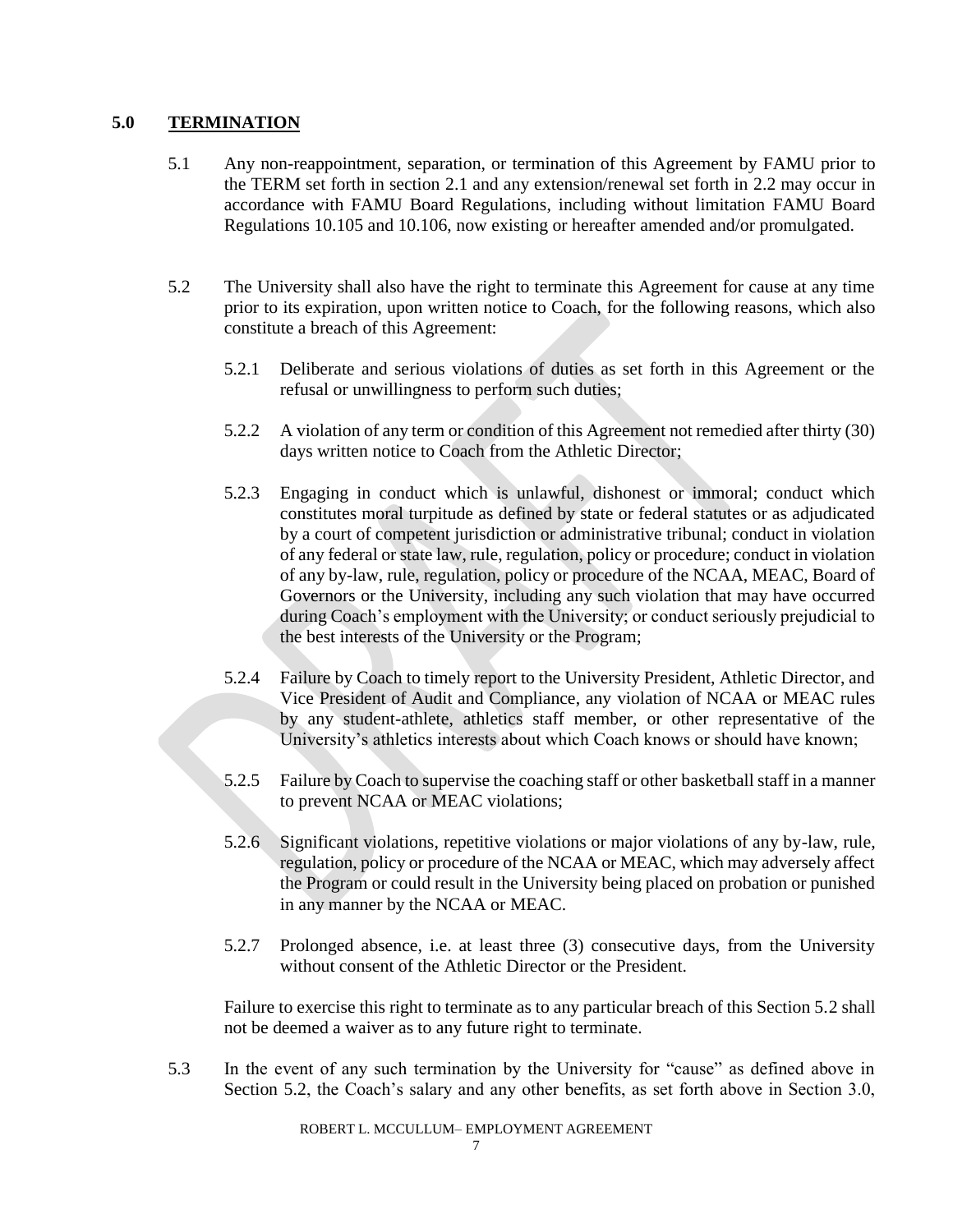shall terminate as provided in such written notice, and the University thereafter shall not be liable to Coach for any damages.

- 5.4 In the event that the University terminates this Agreement without cause prior to the TERM set forth in section 2.1 and any extension/renewal set forth in 2.2, the University's liability, if any, shall not exceed that which is prescribed in Section 215.425, Florida Statutes, less required deductions and applicable withholdings for federal, state, and local taxes.
- 5.5 If Coach, the FAMU Men's Basketball Program, any assistant coach, and/or any graduate assistant is found in violation of MEAC or NCAA by-laws, rules, regulations, policies or procedures while employed by the University or during prior employment at another NCAA member Institution, the Coach shall be subject to disciplinary or corrective action by the University and as set forth in the provisions of the NCAA enforcement procedures. In addition, Coach may be suspended for a period of time, without pay, or the Coach's employment may be terminated for such significant or repetitive violations of NCAA, MEAC or University rules, by-laws or regulations, policies or procedures.
- 5.6 Notwithstanding any other provision of this Agreement, the Agreement shall terminate automatically and immediately if:
	- 5.6.1 Coach dies.
	- 5.6.2 Coach becomes incapacitated or disabled and is unable to perform the essential functions of his job with or without reasonable accommodations;
	- 5.6.3 When funding for this time-limited, Auxiliary funded position is eliminated or reduced; or
	- 5.6.4 The parties mutually agree in writing.
- 5.7 Termination by the Coach. Coach shall have the right to terminate this Agreement in the event that the University breaches its obligation to pay Coach's annual compensation in accordance with Section 1.1 of this Agreement. Coach must give at least thirty (30) days written notice of such breach to the Athletic Director. If the University fails to cure such breach within thirty (30) days after its receipt of such written notice, Coach may give notice of termination within thirty (30) days after such cure period.
- 5.8 The parties agree that should another coaching opportunity be presented directly or indirectly to Coach and/or any individual, firm, or entity acting on Coach's behalf or should Coach be interested in other coaching during the term of this Agreement, Coach shall notify the Director of Athletics of such opportunity or interest before any substantive discussions can be held by Coach and/or any individual or entity acting on Coach's behalf with any potential employer. This provision is essential to this Employment Agreement and violation thereof may be considered just cause for termination pursuant to subsection 5.2 of this Employment Agreement.

## **6.0 OUTSIDE EMPLOYMENT**

6.1 Coach agrees not to personally, or through any agent, actively seek, negotiate for or accept other full-time or part-time employment of any nature during the term of this Agreement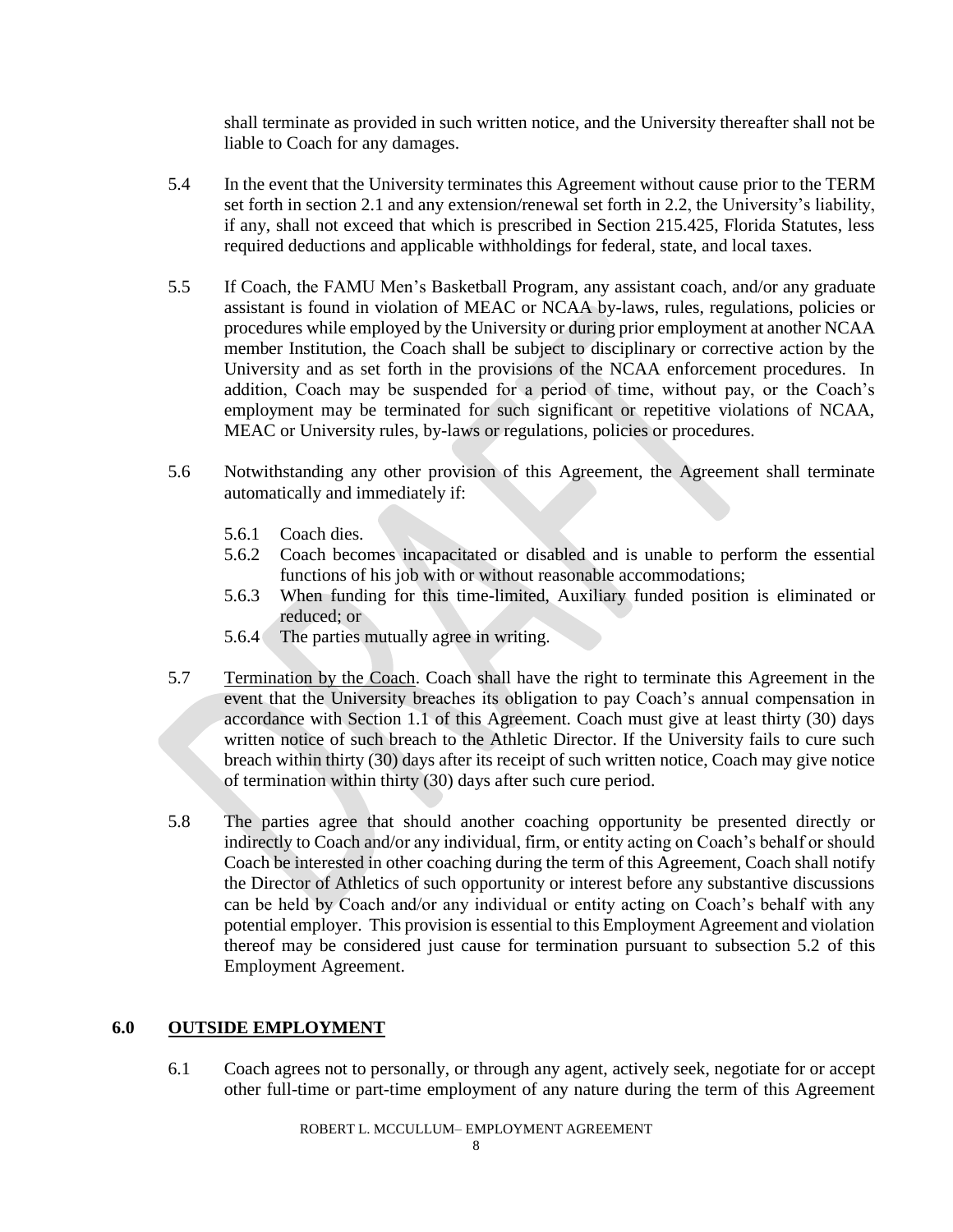without first having obtained prior written consent from the President and the Athletic Director as set forth in University Regulation 10.122. If such employment is approved, Coach hereby agrees:

- 6.1.1 Such outside activities shall not interfere with the full and complete performance by the Coach of the duties and responsibilities as provided herein;
- 6.1.2 Not to accept or receive, directly or indirectly, any monies, benefits or any other gratuity from any other person, corporation, representatives of athletics interests (as defined in NCAA Bylaw 6.4.2), or Alumni Association or benefactor, if such actions would violate NCAA, Conference, Florida Law, Florida Board of Governors, or University rules, regulations, policies, and procedures.
- 6.1.3 To report to the President and Athletic Director in writing annually, or more frequently if requested by the University, all athletically related income and/or benefits Coach receives from sources outside the University during the term of this Agreement. The University shall have reasonable access to all records of the Coach necessary to verify such reports and the Coach's compliance with this provision.
- 6.1.4 Such activities are independent of Coach's employment with the University, and the University shall have no responsibility or liability for any claims arising therefrom.

## **7.0 SUPPORT STAFF**

7.1 Coach will have the ability to recommend the hiring and dismissal of assistant basketball coaches or other basketball staff subject to the approval of the President and the Athletic Director. Employment and discharge of such basketball assistants shall be effected under relevant Florida Law, Florida Board of Governors' and University rules, regulations, policies and procedures.

7.2 Support Staff Salary Pool. While Coach is employed as Head Men's Basketball Coach at the University, he shall have an available support staff salary pool not to exceed \$150,000.00, subject to the availability of funds.

## **8.0 UNIVERSITY PROPERTY**

All material or articles of information, including, but not limited to, records, student records, Coach's records, statistics or any other material or data in any form or medium furnished to Coach by the University, or developed by Coach on behalf of the University, or at the University's or Coach's direction or supervision, are and shall remain the sole, proprietary and confidential property of the University.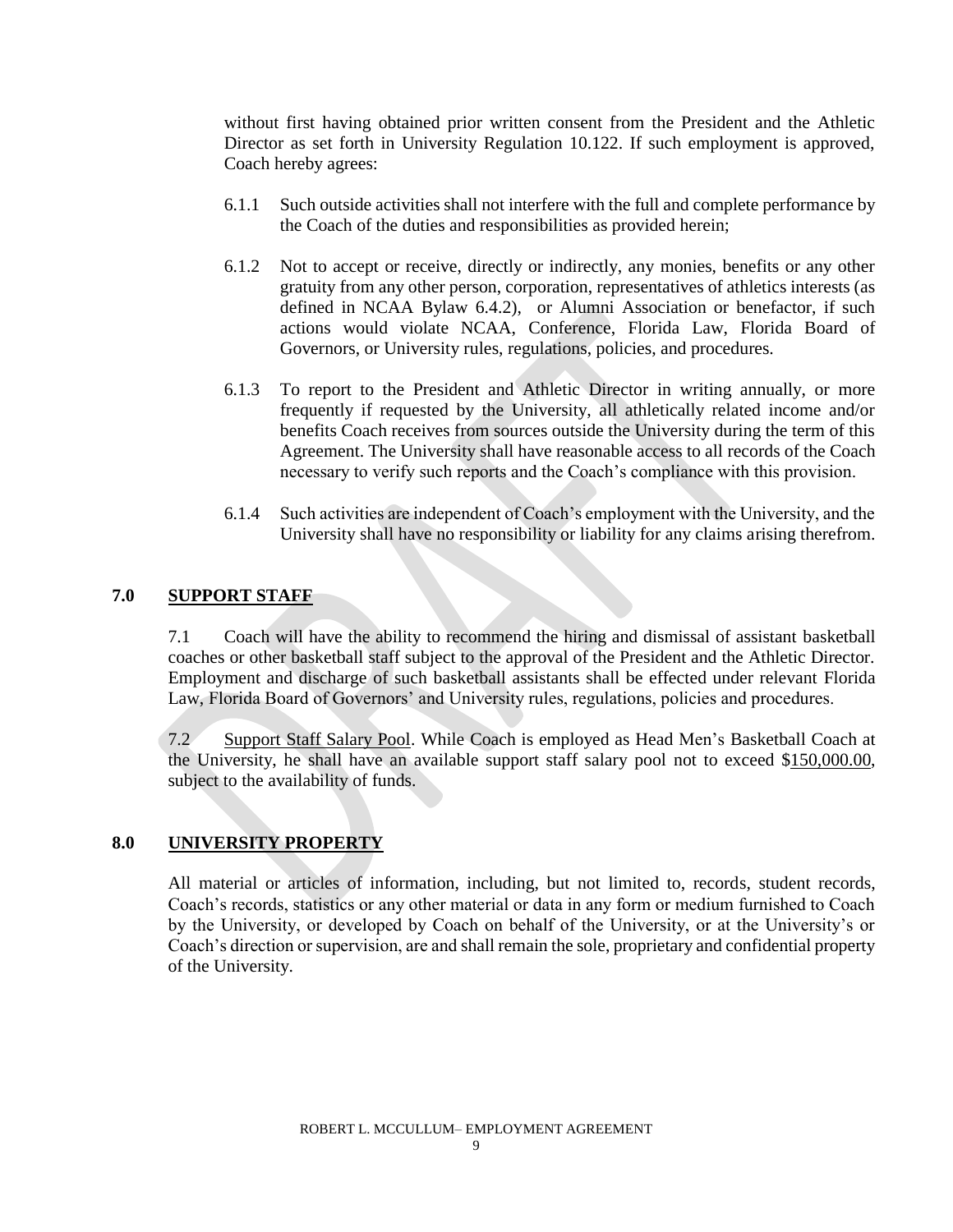#### **9.0 NO WAIVER OF DEFAULT**

No waiver by the Parties hereto of any default or breach of any covenant, term or condition of this Agreement shall be deemed to be a waiver of any other default or breach of the same or any other covenant, term or condition contained herein.

#### **10.0 SEVERABILITY**

If any provision of this Agreement shall be determined to be void, invalid, unenforceable or illegal for any reason by any Court of competent jurisdiction or because of NCAA by-laws, rules, regulations, policies or procedures, it shall be ineffective only to the extent of such prohibition and the validity and enforceability of all the remaining provisions shall continue to be in full force and effect and be binding upon the Parties.

#### **11.0 IMPOSSIBILITY**

University may cancel this Agreement at any time upon thirty (30) days' notice without further obligation due to a determination by the Florida Board of Governors or the FAMU Board of Trustees to eliminate the Program for lack of funds, or a decision to discontinue the Program made in accordance with applicable laws, rules, regulations, policies and procedures of any and all governing bodies.

#### **12.0 ASSIGNMENT**

This Agreement is for the performance of personal services. It is personal to Coach and may not be assigned to any other person or entity without the express written consent of the University.

## **13.0 GOVERNING LAW**

This Agreement shall be governed by and construed in accordance with the laws of the State of Florida. Venue for any litigation arising out of or in connection with this Agreement shall be in Leon County, Florida.

#### **14.0 NOTICE**

Any notice that is required or permitted to be given under this Agreement shall be sufficient if given in writing and shall be given by personal delivery, registered or certified mail to the Athletic Director's Office if to the University, or to Coach's residence, as such is on file in the Office of Human Resources, if to Coach.